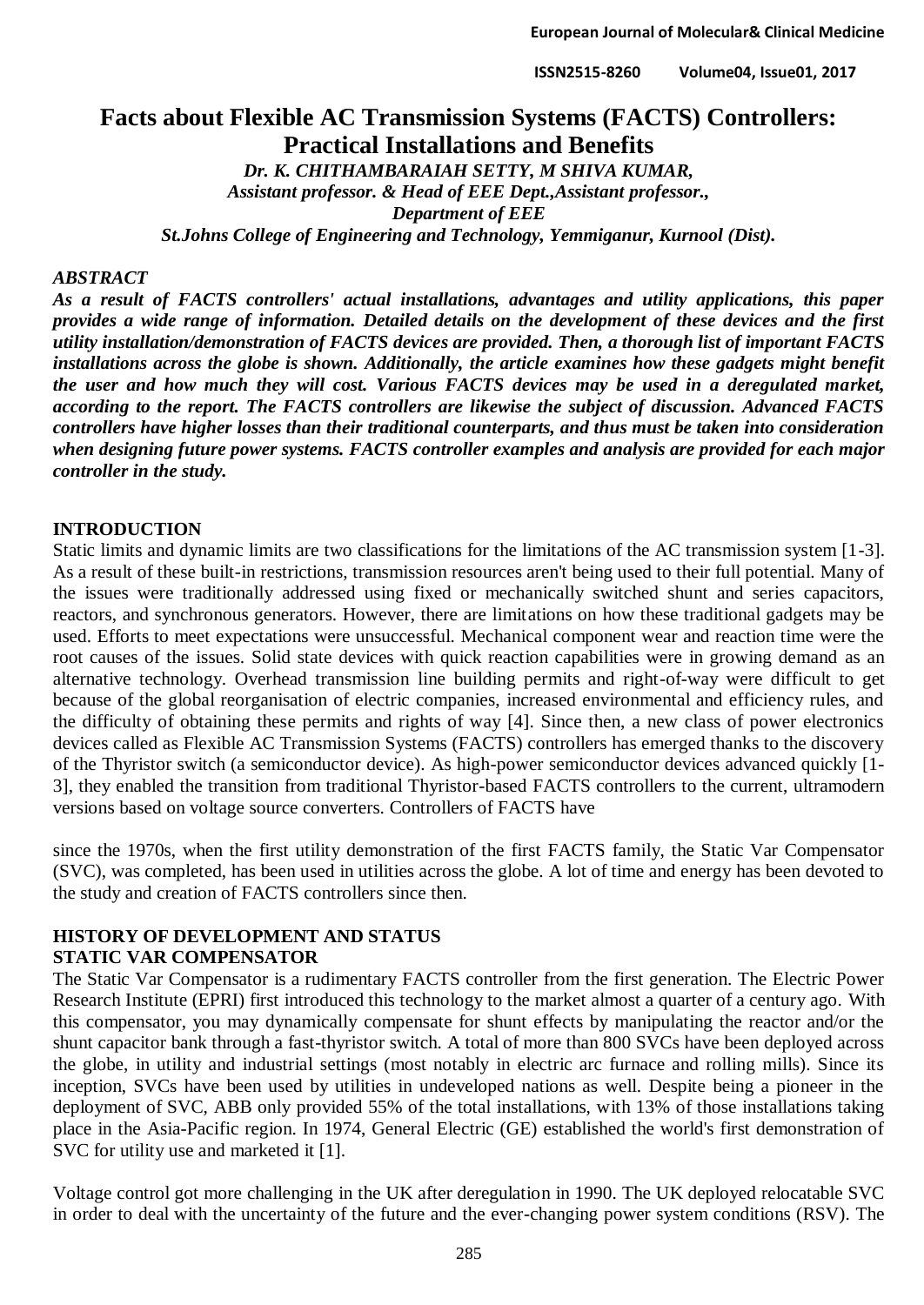NGC (National Grid Company) system currently has 12 RSVC (60 MVAr each) in operation [5].

# **A SERIES CAPACITOR WITH A THYRISTOR IN CONTROL**

In the first generation of FACTS devices, a capacitor bank is controlled by silicon-controlled rectifiers through a thyristor-controlled series capacitor (TCSC). TCSC enables utilities to move more electricity over a single line. ABB designed and implemented the world's first three-phase TCSC at Kayenta substation, Arizona, in 1992, which increased the transmission line's capacity by over 30 percent. Seven TCSCs have been set up throughout the globe by the end of 2004. Three TCSCs were established in Asia, two in China and one in India, placing Asia to the forefront of the latest FACTS technology on the continent. Table 1 lists all of the TCSCs that had been put into service as of December 2004 across the globe.

#### **Static Synchronous Compensation (SSC) device**

FACTS controllers that use STATCOMs (Static Synchronous Compensator) have a potential future use. Some of STATCOM's benefits are its tiny size, quick reaction time, and lack of harmonic pollution. It was the world's very first business enterprise.

Japan's Inuyama substation was the first to use Mitsubishi Electric Power Products' STATCOM (80 MVA, 154 kV) in 1991. Throughout 20 STATCOMs are now in use around the globe. Some of the most important utilityscale STATCOMs are included in Table 2.

| S.N | Year<br>Installed | Country       | Voltage<br>level (kV) | Purpose                                                          | Place                                                      |
|-----|-------------------|---------------|-----------------------|------------------------------------------------------------------|------------------------------------------------------------|
|     | 1992              | USA           | 230                   | To increase power transfer capability                            | Kayenta substation, Arizona                                |
|     | 1993              | <b>USA</b>    | 500                   | Controlling line power flow and<br>increased loading             | C.J.Slatt substation in Northern Oregon                    |
| 3   | 1998              | Sweden        | 400                   | Sub Synchronous Resonance<br>mitigation                          | Stöde                                                      |
| 4   | 1999              | <b>Brazil</b> | 500                   | To damp inter-area low freq (0.2 Hz)<br>oscillation              | One at Imperatriz and another one at Sarra<br>de Mesa      |
| 5   | 2002              | China         | 500                   | Stability improvement, low-<br>frequency oscillation mitigation  | Pinguo substation, State power south<br>company, Guangzhou |
| 6   | 2004              | India         | 400                   | Compensation, Damping<br>interregional power oscillation         | Raipur substation                                          |
|     | 2004              | China         | 220                   | Increase Stability margin, suppress<br>low frequency oscillation | North-West China Power System                              |

#### Table 1: Complete list of TCSC installation

#### Table 2: Partial list of utility scale STATCOM

| S.N | Year<br><b>Installed</b> | Country    | Capacity,<br><b>MVAR</b> | Voltage<br>level<br>(kV) | Purpose                                                        | Place                                      |
|-----|--------------------------|------------|--------------------------|--------------------------|----------------------------------------------------------------|--------------------------------------------|
|     | 1991                     | Japan      | ± 80<br><b>MVA</b>       | 154                      | Power system and voltage stabilization                         | Inumaya substation                         |
|     | 1992                     | Japan      | 50 MVA                   | 500                      | Reactive compensation                                          | Shin Shinano Substation.<br>Nagona         |
| 3   | 1995                     | <b>USA</b> | ±100<br><b>MVA</b>       | 161                      | To regulate bus voltage                                        | Sullivan substation in TVA<br>power system |
| 4   | 2001                     | UK         | $0 to +225$              | 400                      | Dynamic reactive compensation                                  | East Claydon 400 kV<br>Substation          |
| 5   | 2001                     | <b>USA</b> | $-41$ to<br>$+133$       | 115                      | dynamic reactive compensation during<br>critical contingencies | VELCO Essex substation                     |
| 6   | 2003                     | <b>USA</b> | ±100                     | 138                      | dynamic var control during peak load<br>conditions             | SDG&E Talega substation                    |

### **STATIC SERIES SYNCHRONOUSCOMPENSATOR**

Complementary second-generation FACTS controller, the Static Series Synchronous Compensator (SSSC), basically a series version of STATCOM. SSSC has failed to establish itself as an independent controller in the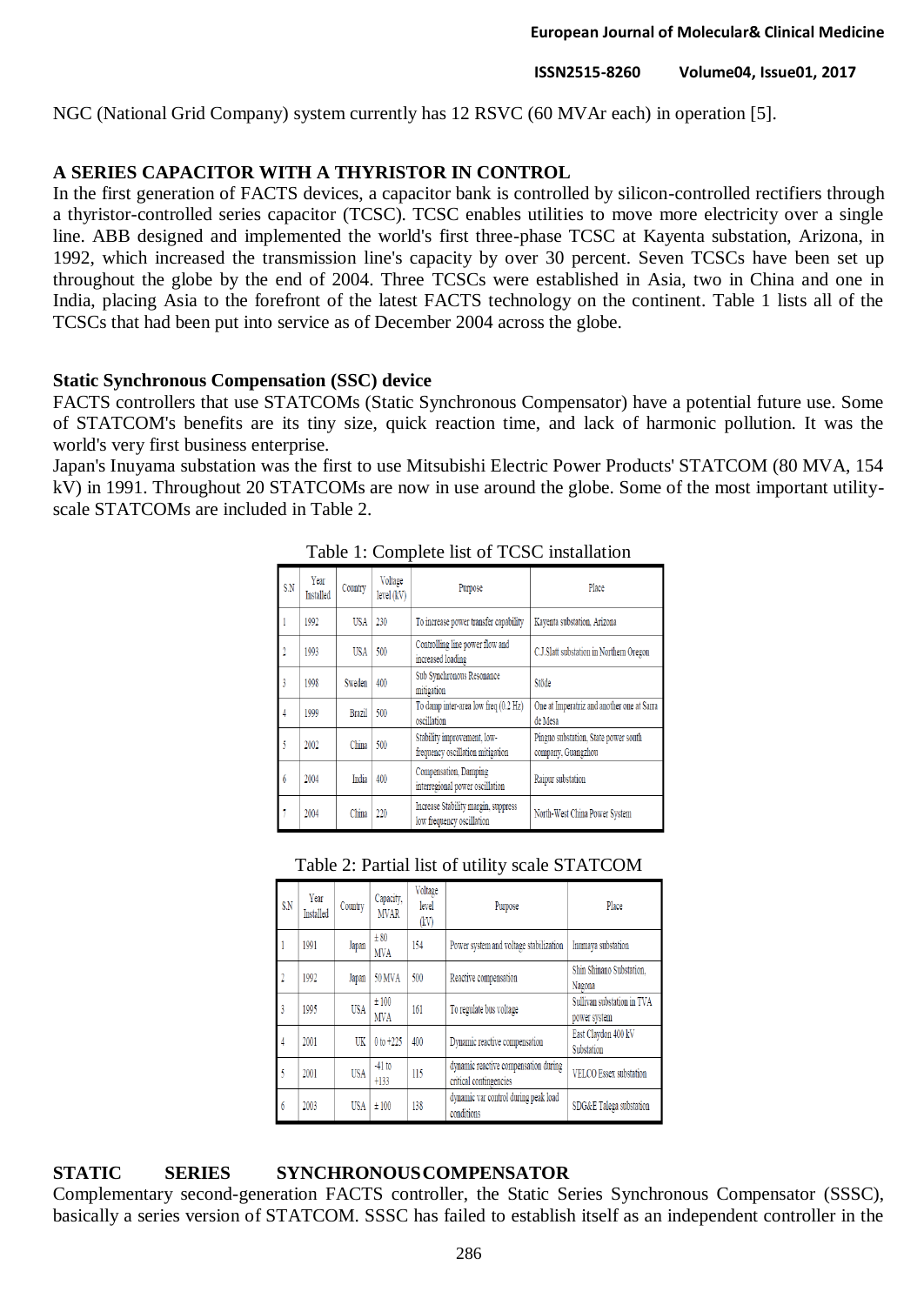marketplace. An all-in-one power flow regulator.

### **UNIFIED POWER FLOW CONTROLLER**

Unified Power Flow Controller (UPFC) is the third generation of FACTS, which combines the STATCOM and SSSC into a single device with a common control framework (UPFC). Real and reactive power flow may be separately controlled using this device. The Inez substation of American Electric is home to the first utility demonstration of a UPFC.

1998 was a year of power. The Gangjin substation in South Korea is now undergoing construction of an 80 MVA UPFC. Two UPFCs are included in Table 3 for comparison purposes.

### **CONVERTIBLE STATIC COMPENSATOR**

The "Convertible Static Compensators (CSC)" are the most current advancement in the area of FACTS controllers. Full flexibility is provided by being able to link CSC-converters in either series or shunt mode, as well as the ability to connect them in shunt/series Interline Power-Flow Controllers (IPFC) with two lines. New York Power Authority's Marcy 345 kV substation has the world's first CSC, which can operate in 11 distinct control modes.

| S.N | Year<br>Installed | Country        | Capacity<br>MVA | Voltage<br>level (kV) | Purpose                                                         | Place               |
|-----|-------------------|----------------|-----------------|-----------------------|-----------------------------------------------------------------|---------------------|
|     | 1998              | USA            | ± 320           | 138                   | Dynamic voltage support and added real<br>power supply facility | AEP Inez substation |
|     | 2003              | South<br>Korea | 80              | 154                   | Dynamic voltage support and added real<br>power supply facility | Gangjin substation  |

|  | Table 3: Complete list of TCSC installations |
|--|----------------------------------------------|
|--|----------------------------------------------|

### **3. FACTS APPLICATION**

FACTS controllers may be utilized for numerous applications to boost power system performance. One of the main benefits of employing FACTS controllers is that it may be utilized in all the three states of the power system, namely: (1) Steady state, (2) Transient and (3) Post transient steady state. However, the traditional devices find limited applicability under system transient or contingency state.

### **STEADY STATE APPLICATION**

Various steady state applications of FACTS controllers comprise voltage control (low and high), increase of thermal loading, post-contingency voltage control, loop flows control, decrease in short circuit level and power flow management. SVC and STATCOM may be used for voltage control whereas TCSC is better suitable for loop flow control and for power flow management.

### **CONGESTION MANAGEMENT**

Congestion management is a key worry for Independent System Operator (ISO) in modern deregulated power markets since it may arbitrarily boost the prices and hampers the free electricity trade. FACTS devices like TCSC, TCPAR (Thyristor Controlled Phase Angle Regulator) and UPFC may assist to alleviate congestion, smoothen locational marginal pricing (LMP) and to promote the social welfare by shifting electricity from crowded interface to under used lines [7-8].

# **ATC IMPROVEMENT**

In many deregulated market, the power transaction between buyer and seller is authorized based on computation of ATC. Low ATC means that the network is unable to accept new transaction and so does not foster free competition. FACTS controllers like TCSC, TCPAR and UPFC may assist to enhance ATC by enabling more power transactions [9-10].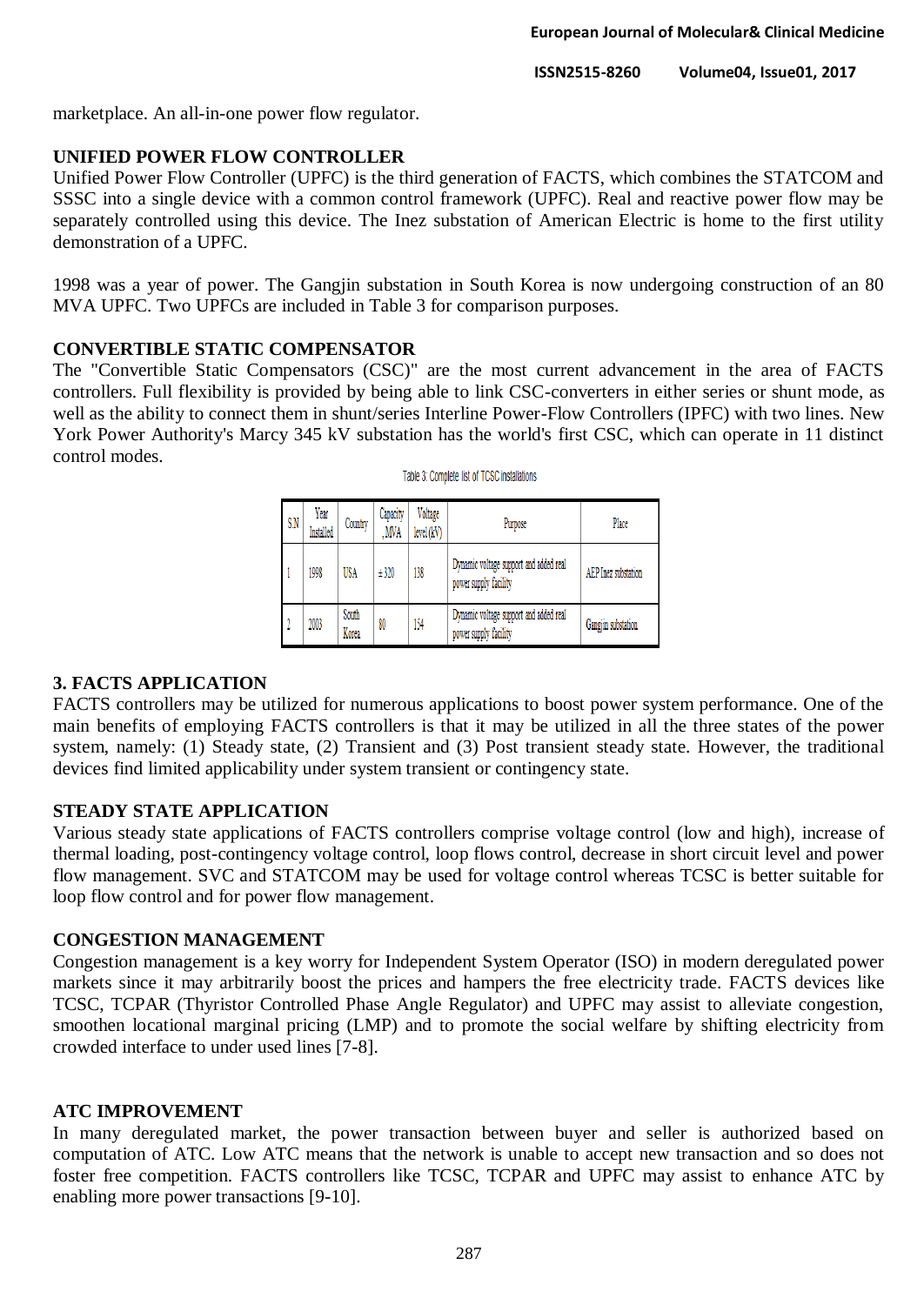### **REACTIVE POWER AND VOLTAGE CONTROL**

The use of shunt FACTS controllers like SVC and STATCOM for reactive power and voltage regulation is well recognized [11-13].

### **LOADING MARGIN IMPROVEMENT**

Several blackouts in numerous regions of the globe occurred mostly due to voltage failure at the highest loadability point. Series and shunt compensations are frequently employed to boost the maximum transmission capacities of power networks. The latest progress in FACTS controllers have enabled them to be employed more effectively for enhancing the loading margin in the system [14-15].

### **POWER FLOW BALANCING AND CONTROL**

FACTS controllers, notably TCSC, SSSC and UPFC, allow the load flow on parallel circuits and various voltage levels to be maximized and managed, with a minimum of power wheeling, the greatest possible usage of the lines, and a lowering of overall system losses at the same time.

### **DYNAMIC APPLICATION**

Dynamic application of FACTS controllers includes transient stability improvement, oscillation damping (dynamic stability) and voltage stability augmentation. One of the most essential skills required of FACTS applications is to be able to lessen the effect of the main disturbance. The effect reduction for contingencies may be performed with dynamic voltage support (STATCOM), dynamic flow control (TCSC) or both with the usage of UPFC.

### **TRANSIENT STABILITY ENHANCEMENT**

Transient instability is induced by big disturbances such as tripping of a main transmission line or a generator and the issue may be observed from the initial swing of the angle. FACTS devices can fix the issue by providing quick and rapid reaction during the initial swing to manage voltage and power flow in the system [16].

### **OSCILLATION DAMPING**

Electromechanical oscillations have been seen in many power systems globally and may lead to partial power outage if not managed. Initially, power system stabilizer (PSS) is utilized for oscillation damping in power system. Now this function may be more efficiently handled by suitable placement and setup of SVC, STATCOM and TCSC [17-18].

# **DYNAMIC VOLTAGE CONTROL**

Shunt FACTS controllers like SVC and STATCOM as well as UPFC may be applied for dynamic management of voltage during system contingency and prevent the system from voltage collapse and blackout. Abolition of SSR Under some unfavourable circumstances, the phenomenon of subsynchronous resonance (SSR) may be linked to series compensation. Because TCSC's dynamic properties are so dramatically different from normal series capacitors, they are employed in Stöde, Sweden, to eliminate SSR in the power supply.

### **CONNECTION OF THE POWER SYSTEM**

Power exchange across nations and regions within countries is becoming more common as a result of interconnection of power networks. Within a single nation, there are countless instances of interconnectedness between areas that are physically separated. The Nordic nations, as well as Argentina and Brazil, all have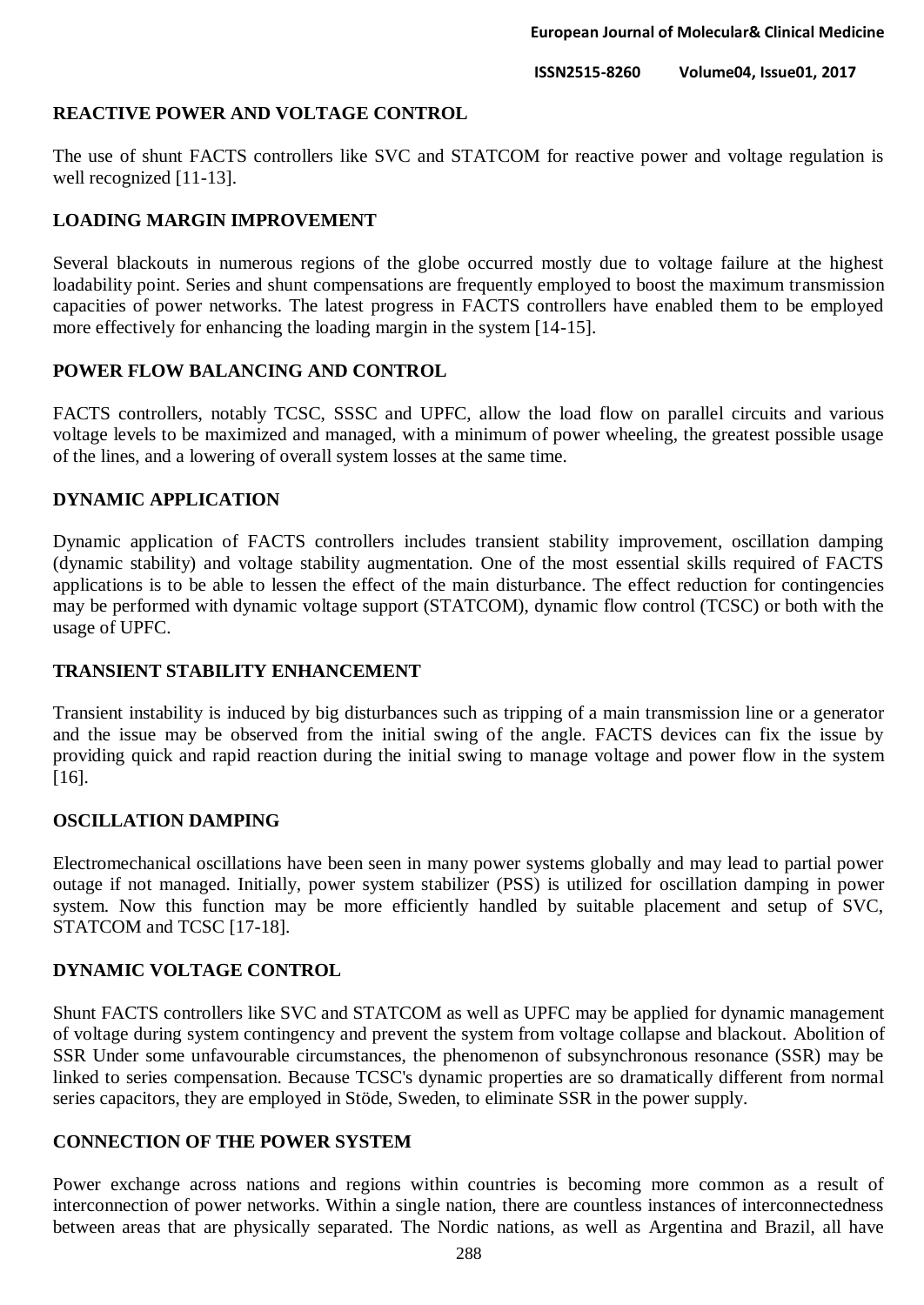these. Accurate synchronisation and steady system voltages must be ensured in the event of long-distance AC transmission as well as linked power systems. Power transmission across long distances of more than 1,000 kilometres is now a possibility thanks to the application of series compensation. With the introduction of TCSC, AC power transmission has more potential and flexibility. In an unregulated environment, it may be used.

Deregulation has given rise to new uses for FACTS controllers, including voltage management, power flow control, and increasing steady state and dynamic limitations. It is used to govern "parallel flow" or "loop flow," among other things. An unintentional decrease in transmission capacity that may otherwise benefit another utility is caused by loop flow. FACTS controllers may also be used by utilities in their tie lines, either to protect them from the impacts of their surroundings, such as wheeling transactions, or to take part in such transactions themselves.. The most cost-effective generators may be sent more often with the help of FACTS devices, which can be used to assure operating efficiency. Using it to cut down on systemic losses is another option. In yet another use, FACTS may be used to alleviate system congestion. Strategically located FACTS devices may reduce congestion costs, curtailment, and price volatility caused with congestion.

### **EFFECTIVENESS AND COST**

There are several advantages to using FACTS devices, but not all of them can be seen. FACTS devices, on the other hand, are prohibitively expensive. When Keepco's power system went into service at the end of 2004, the second-largest UPFC in the world was up and running. Keepco has never made a single purchase order with such heft before. In light of this, it is evident that these technologies are very costly. However, the expense must be weighed against the projected advantages in order to make an informed decision. Low FACTS deployment is due to a number of factors,There has been relatively little done to demonstrate their profitability. Devices like FACTS can keep the system from going down, which would have disastrous ramifications for the rest of the economy. It may be of use in preventing a widespread blackout. It is important to take into account the FACTS controller's opportunity cost in these scenarios.

### **BENEFITS TO THE ENVIRONMENT**

There are environmental consequences to building a new power transmission line. To reduce the need for new transmission lines, FACTS devices assist to distribute electrical energy more efficiently by making greater use of existing infrastructure. There are eight 400 kV lines running from the north to the south of Sweden, for example. FACTS is present in each of these transmissions. According to the research, four extra 400 kV transmission lines would be needed if FACTS was not implemented on the current systems.. Stability has been increased.

Long transmission lines, linked grids, shifting system loads, and line faults all contribute to power system instability. Due to the instabilities in the system, line flows are limited or the line may trip altogether. Transmission systems are stabilised by FACTS devices, which boost transfer capacity while reducing the likelihood of line trips. Quality of supply has been improved.

Modern manufacturing processes need a reliable, high-quality electrical supply with continuous voltage and frequency. It is possible for industrial operations to be halted due to voltage dips, frequency fluctuations or the lack of supply. Supply may be improved by using FACTS devices.

### **UPTIME AND FLEXIBILITY**

It takes 12 to 18 months to deploy FACTS, compared to new overhead transmission lines that might take several years. Using FACTS allows for future updates while taking up little space.

#### **INCOME INCREASE**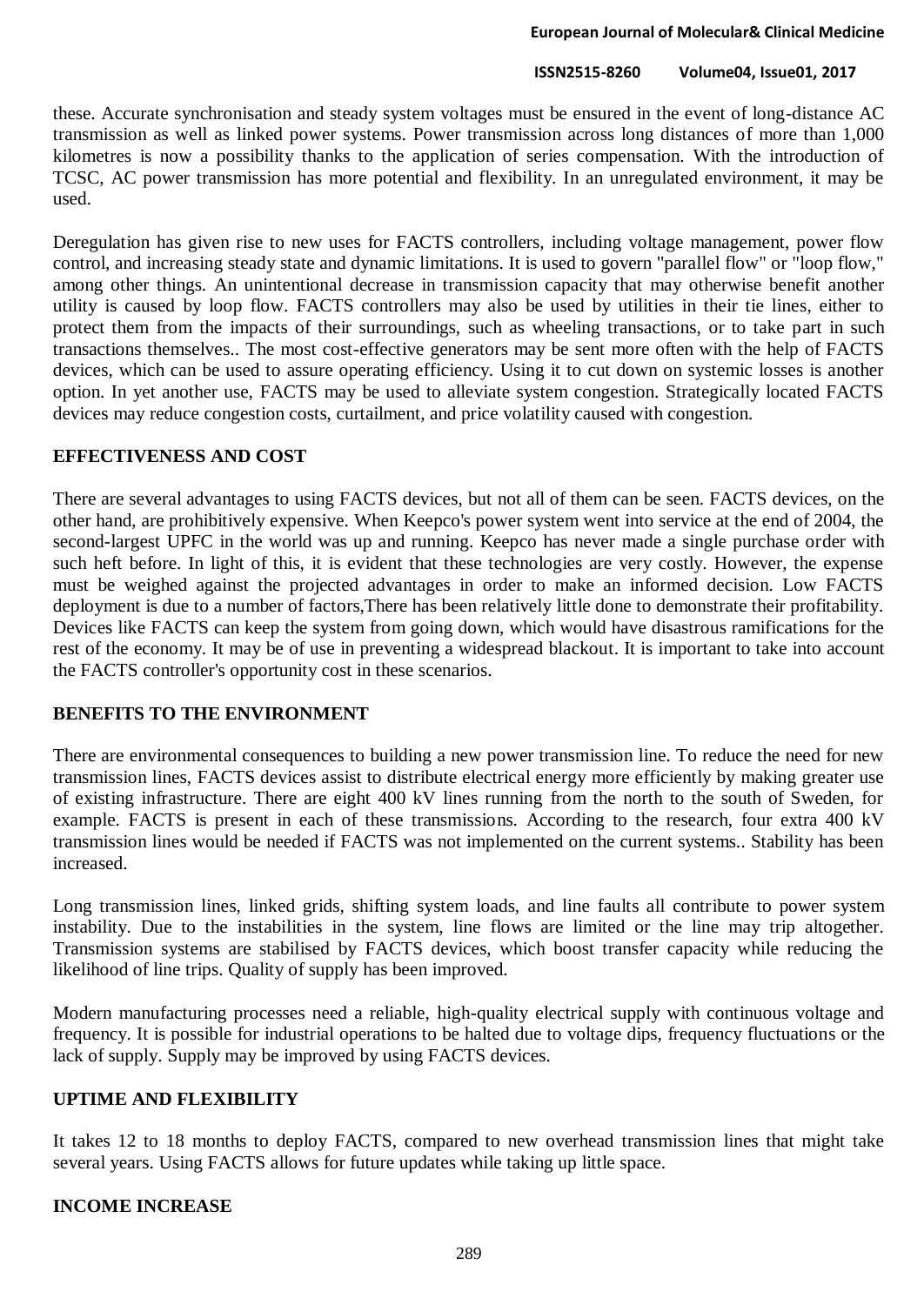### **European Journal of Molecular& Clinical Medicine**

### **ISSN2515-8260 Volume04, Issue01, 2017**

In addition to the higher sales, greater wheeling costs, and delays in the installation of high voltage transmission lines or even new power production facilities, FACTS devices have a financial advantage. Forced outages are less likely in a deregulated market, thanks to a more stable electricity infrastructure, which means less money is lost and fines are less severe.

# **COST REDUCTION IN MAINTENANCE**

The surrounding environment (such as tree branches) must be periodically removed from the overhead transmission wires. As a result, the expense of FACTS upkeep is negligible. As the number of transmission lines grows, the likelihood of a line fault also rises. As a result, maintenance costs are reduced by using FACTS to maximise the usage of transmission systems, which reduces the number of line faults. COSTS

Due to the high cost of the controllers, FACTS controllers are not widely used. Various conventional devices and FACTS controllers are compared in Table 4 [19] in terms of their average cost per kVar output. The cost per kVar of FACTS controllers falls with increasing capacity, on the other hand. The overall cost of the FACTS controllers also relies on the size of the fixed and controllable parts. Only half of the entire FACTS project cost is accounted for by the purchase of FACTS equipment. About half of the total cost of the FACTS project is allocated to other expenses, such as civil construction, equipment installation and commissioning, insurance, engineering and project management.

| <b>FACTS Controllers</b>    | Cost (US \$)                |
|-----------------------------|-----------------------------|
| Shunt Capacitor             | 8/kVar                      |
| Series Capacitor            | 20/kVar                     |
| <b>SVC</b>                  | 40/kVar controlled portions |
| <b>TCSC</b>                 | 40/kVar controlled portions |
| <b>STATCOM</b>              | 50/kVar                     |
| <b>UPFC Series Portions</b> | 50/kVar through power       |
| <b>UPFC Shunt Portions</b>  | 50/kVar controlled          |

|  |  | Table 4: Cost of conventional and FACTS controllers |  |  |
|--|--|-----------------------------------------------------|--|--|

### **5. ISSUES**

With the usage of FACTS controllers, there are a number of fundamental difficulties that need to be overcome. The expensive cost of FACTS controllers compared to the traditional equivalent means that despite their lengthy history of research, established technology, and extensive list of advantages, they are not yet widely employed.

Another big concern is the scarcity of FACTS controllers for purchase. SVC is commonly available and may be purchased at a reasonable price. Despite this, the procurement of TCSC and STATCOM is subject to a very limited amount of competition. There's a good chance there won't be any competition at all for UPFC. Another key issue is the rise in losses with increased loads, because FACTS devices create larger losses than traditional ones. The development of rapid semiconductor switches with minimal switching and conduction losses will need additional work. Due to rising costs, the size of FACTS controllers is an important consideration. Setting and location are equally critical in achieving the intended result. These are some of the things must be considered throughout the FACTS project's preliminary design stages. If there are more and more FACTS controllers in a power system, the interactions between the controllers themselves will become a major issue that demands more investigation.

# **6. CASE STUDIES Selected**

# **In Thailand, SVC**

During the 1990s, Thailand's political system underwent rapid modernization. The bulk system's weakest link was a connection between the centre region's large generation and the southern region's load. This 700 kilometer-long link connects the two continents. This interconnection's power transmission was hampered by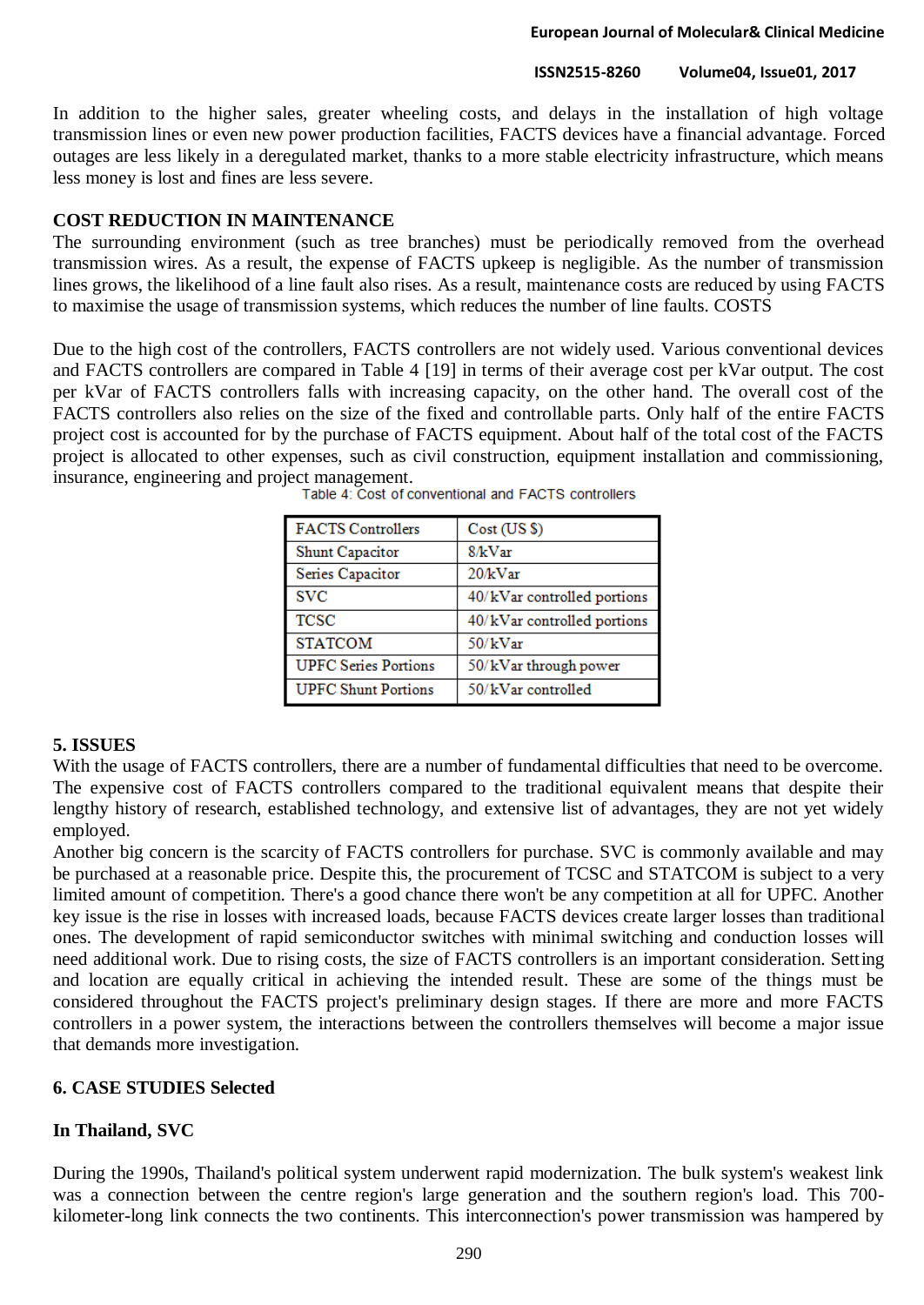its inability to maintain transient stability. Bang Saphan substation, situated about halfway along the interconnection, has an SVC constructed in 1994, which was rated for inductive to capacitive power ranges from 50 MVAr to 300 MVAr. Transient stability must be improved in order for the system's power transmission capacity to be significantly increased by using the SVC. Additionally, the SVC maintains constant voltage management in a wide range of system operating situations. Significantly more electricity can be sent to the south thanks to Bang Saphan's SVC (Southern Voltage Corridor). As a result, without the SVC, power transmission capacity would have been restricted to below 200 MW. More than half of the capacity boost over existing lines was achieved with the SVC, which now transmits electricity at well over 300 megawatts (MW).

### **A NORTH-SOUTH TCSC CONNECTION IN BOLIVIA**

Brazil serves as an example of a country's several power systems being connected through alternating current (AC). Until recently, the country's two major electricity networks (the North and South systems) were not integrated. It was linked to a 500 kV AC cable approximately 1,000 kilometres long and corrected at many points.

These two connectivity locations, Imperatriz and Sarra de Mesa, are where the TCSC is based. Power oscillations between power systems on either side of an interconnection are dampened by TCSC. These 0.2 Hz oscillations would otherwise pose a risk to the stability of the power grid.

# **TALEGA SUBSTATION STATCOM**

Transmission system restrictions in the Talega 138kV substation region are alleviated by dynamic var control applied to the STATCOM installed in the SDG&E system. Is running as a STATCOM with around 100 MVAr's dynamic reactive capacity. In order to regulate and control the 138 kV AC system voltage, to provide dynamic reactive power support following system contingencies, and to provide high reliability with redundant parallel converter design and modular construction and operational flexibility through auto-reconfiguration design, the Talega STATCOM is designed.

# **STATION OF AEP INEZ UNDER UPFC CONTROL**

In 1998, the first UPFC (320 MVA) was installed at the Inez substation of America Electric Power (AEP). Transmission lines serving Inez's power needs at the time had extensive, heavily-trafficked 138 kV conductors. In normal operation, the voltage stability margin for system contingencies was quite limited. When there are many contingency outages in a region, it might lead to a wide-area blackout if there are more than one outage in the same location. Real power supply facilities were added as well as dependable power supply at the Inez substation by installing UPFC. Power transfer was significantly increased, the voltage support at the Inez bus was exceptional, and actual power loss was reduced by more than 24 MW as result..

# **7. CONCLUSIONS**

It is now widely accepted that FACTS controllers are a proven and mature technology after more than three decades of extensive study and development. System operators will greatly benefit from the operational flexibility and controllability that FACTS can provide in the rapidly changing utility landscape. FACTS is the most dependable and efficient option in light of the numerous limitations of the power system. As a result of the high initial cost, suitable tools and procedures are needed to quantify the advantages that may be gained through the usage of FACTS.

### **REFERENCES**

- 1. N. G. Hingorani and L. Gyugyi, "Understanding FACTS", IEEE Press, 1999.
- 2. Y. H. Song and A. T. Johns, "Flexible AC Transmission System (FACTS)", IEE Power and Energy Series 30, 1999.
- 3. "FACTS Application", IEEE Power Engineering Society, FACTS Application Task Force, 1998.
- 4. A. Sode-Yome and N. Mithulananthan, "Comparison of shunt capacitor, SVC and STATCOM in static